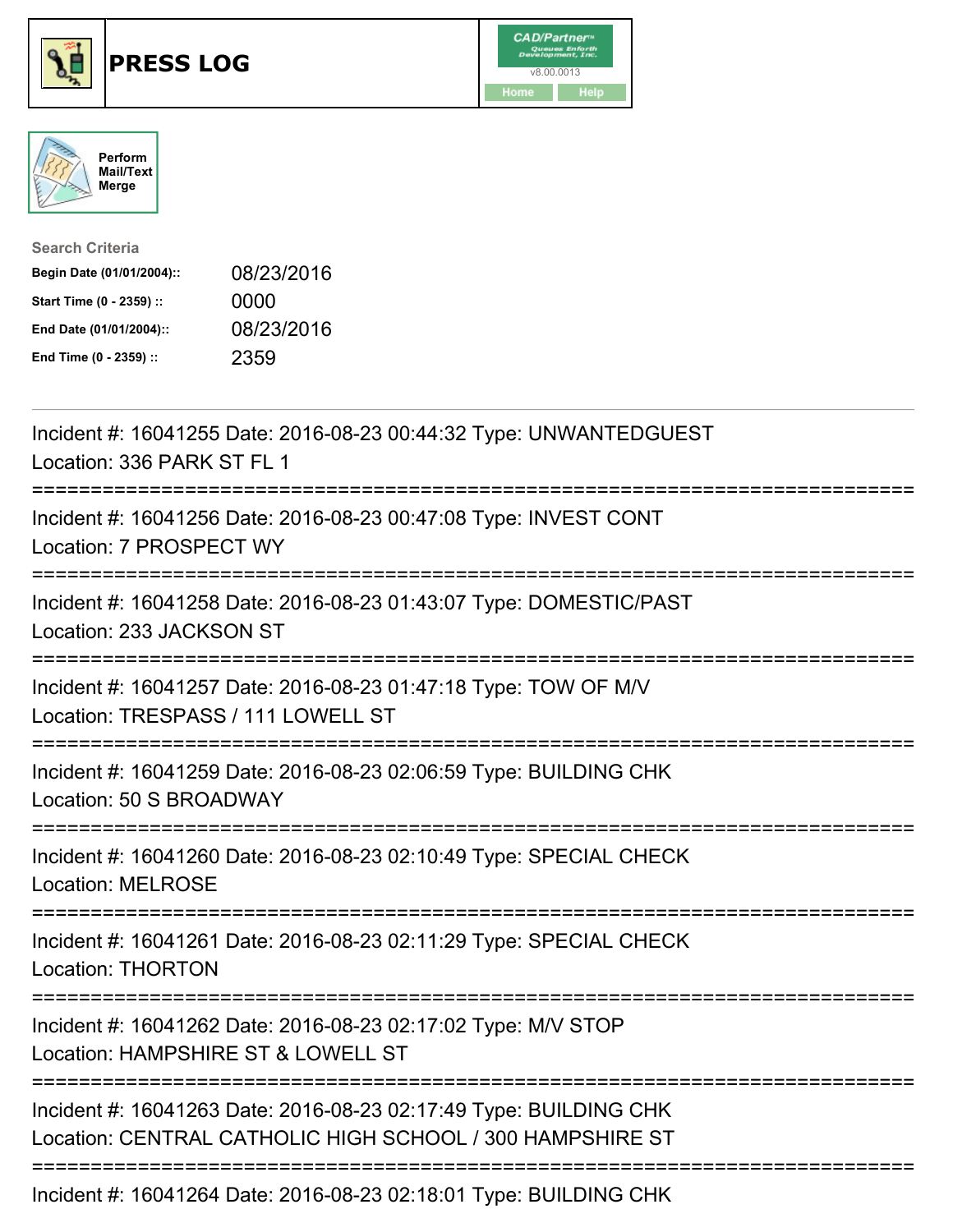| Location: KINGS SUBS / 1 BEACON ST                                                                                                   |
|--------------------------------------------------------------------------------------------------------------------------------------|
| Incident #: 16041265 Date: 2016-08-23 02:21:49 Type: TOW OF M/V<br>Location: TRESPASS / 17 CAMELLA TEOLI WY<br>:==================== |
| Incident #: 16041266 Date: 2016-08-23 02:23:09 Type: M/V STOP<br>Location: 75 MANCHESTER ST                                          |
| Incident #: 16041267 Date: 2016-08-23 02:25:28 Type: M/V STOP<br><b>Location: WEST ST</b>                                            |
| Incident #: 16041268 Date: 2016-08-23 02:26:57 Type: M/V STOP<br>Location: CYPRESS ST & PEARL ST                                     |
| Incident #: 16041269 Date: 2016-08-23 02:29:02 Type: M/V STOP<br>Location: HANLON CT & WEST ST                                       |
| Incident #: 16041270 Date: 2016-08-23 02:30:03 Type: M/V STOP<br><b>Location: MARSTON</b>                                            |
| Incident #: 16041271 Date: 2016-08-23 02:44:57 Type: LOUD NOISE<br>Location: 80 HOLLY ST                                             |
| ==================<br>Incident #: 16041272 Date: 2016-08-23 02:55:09 Type: M/V STOP<br>Location: SOUTH UNION ST & DORCHESTER ST      |
| Incident #: 16041273 Date: 2016-08-23 02:56:01 Type: M/V STOP<br>Location: BERKELEY ST & JACKSON ST                                  |
| Incident #: 16041274 Date: 2016-08-23 03:05:18 Type: BUILDING CHK<br>Location: PRIMO'S LIQUORS / 450 HAVERHILL ST                    |
| Incident #: 16041275 Date: 2016-08-23 03:05:49 Type: BUILDING CHK<br>Location: SAM'S FOOD STORE / 389 BROADWAY                       |
| Incident #: 16041276 Date: 2016-08-23 03:06:04 Type: BUILDING CHK<br>Location: GOMEZ MARKET / 294 PROSPECT ST                        |
| Incident #: 16041277 Date: 2016-08-23 03:13:35 Type: MEDIC SUPPORT<br>Location: 125 HANCOCK ST                                       |
| Incident #: 16041278 Date: 2016-08-23 03:16:25 Type: M/V STOP                                                                        |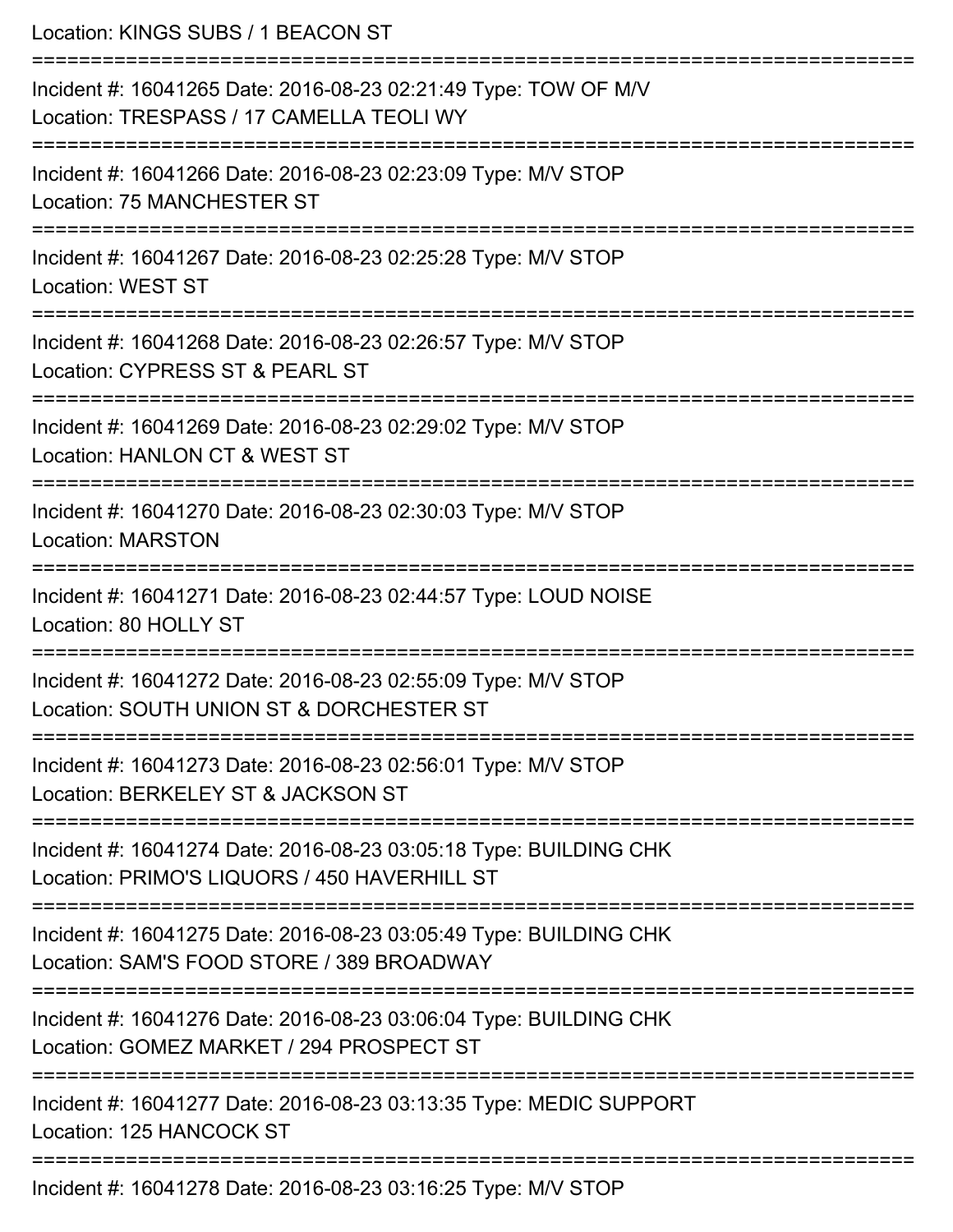| Incident #: 16041280 Date: 2016-08-23 03:22:25 Type: BUILDING CHK<br>Location: GUILMETTE SCHOOL / 80 BODWELL ST                      |
|--------------------------------------------------------------------------------------------------------------------------------------|
| Incident #: 16041279 Date: 2016-08-23 03:28:10 Type: BUILDING CHK<br>Location: 50 ESSEX ST                                           |
| Incident #: 16041281 Date: 2016-08-23 03:46:30 Type: SPECIAL CHECK<br><b>Location: THORNTON AV</b>                                   |
| Incident #: 16041282 Date: 2016-08-23 03:50:41 Type: M/V STOP<br>Location: AMESBURY ST & CANAL ST                                    |
| Incident #: 16041283 Date: 2016-08-23 03:55:55 Type: BUILDING CHK<br>Location: 320 S BROADWAY<br>=================================== |
| Incident #: 16041284 Date: 2016-08-23 03:58:21 Type: BUILDING CHK<br>Location: 434 BROADWAY                                          |
| Incident #: 16041285 Date: 2016-08-23 04:03:30 Type: BUILDING CHK<br>Location: SEVEN ELEVEN / 370 BROADWAY                           |
| Incident #: 16041286 Date: 2016-08-23 05:34:15 Type: SEX OFF. PAST<br>Location: @ LGH / 280 HAVERHILL ST                             |
| Incident #: 16041287 Date: 2016-08-23 05:47:10 Type: STOL/MV/PAS<br>Location: 195 ESSEX ST                                           |
| Incident #: 16041288 Date: 2016-08-23 05:47:42 Type: ALARM/BURG<br>Location: BRUCE SCHOOL / 135 BUTLER ST                            |
| Incident #: 16041290 Date: 2016-08-23 05:53:48 Type: ALARM/BURG<br>Location: EASTERN PACKAGING CO / 283 LOWELL ST                    |
| Incident #: 16041289 Date: 2016-08-23 05:54:31 Type: STOL/MV/PAS<br>Location: 47 KENT ST                                             |
| Incident #: 16041291 Date: 2016-08-23 07:05:38 Type: PARK & WALK<br>Location: 205 BROADWAY                                           |
| Incident #: 16041292 Date: 2016-08-23 07:06:33 Type: ALARM/BURG                                                                      |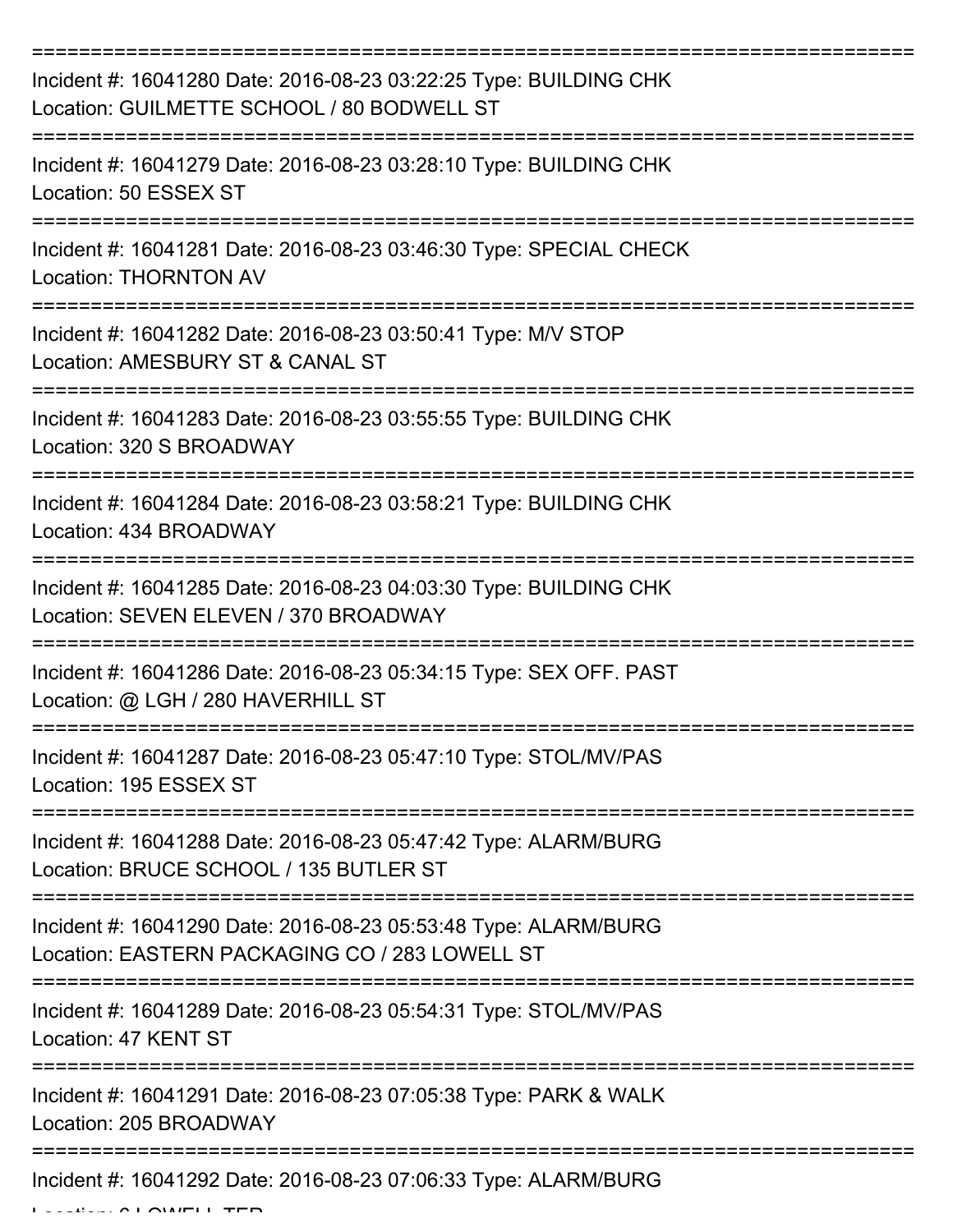| Incident #: 16041293 Date: 2016-08-23 07:19:37 Type: M/V STOP<br>Location: ESSEX ST & JACKSON ST         |
|----------------------------------------------------------------------------------------------------------|
| Incident #: 16041294 Date: 2016-08-23 07:22:19 Type: ANIMAL COMPL<br>Location: MT VERNON ST & S BROADWAY |
| Incident #: 16041295 Date: 2016-08-23 07:30:07 Type: TEST QED<br>Location: 39 NEWTON ST                  |
| Incident #: 16041296 Date: 2016-08-23 07:36:07 Type: B&E/MV/PAST<br>Location: 778 ESSEX ST               |
| Incident #: 16041297 Date: 2016-08-23 07:41:46 Type: AUTO ACC/NO PI<br>Location: BROADWAY & PARK ST      |
| Incident #: 16041298 Date: 2016-08-23 07:46:18 Type: CLOSE STREET<br>Location: COMMON & ESSEX            |
| Incident #: 16041299 Date: 2016-08-23 07:50:21 Type: CLOSE STREET<br>Location: AVON ST & E HAVERHILL ST  |
| Incident #: 16041300 Date: 2016-08-23 07:56:09 Type: CLOSE STREET<br>Location: ANDOVER ST & S UNION ST   |
| Incident #: 16041301 Date: 2016-08-23 08:07:00 Type: TOW OF M/V<br>Location: 294 LAWRENCE ST             |
| Incident #: 16041302 Date: 2016-08-23 08:10:57 Type: STOL/MV/PAS<br>Location: 255 HAMPSHIRE ST           |
| Incident #: 16041303 Date: 2016-08-23 08:18:14 Type: AUTO ACC/NO PI<br>Location: 8 OAKLAND RD            |
| Incident #: 16041304 Date: 2016-08-23 08:19:53 Type: AUTO ACC/NO PI<br>Location: BEACON ST & GLENN ST    |
| Incident #: 16041305 Date: 2016-08-23 08:21:29 Type: INVESTIGATION<br>Location: 800 ESSEX ST             |
| Incident #: 16041306 Date: 2016-08-23 08:22:58 Type: COURT DOC SERVE                                     |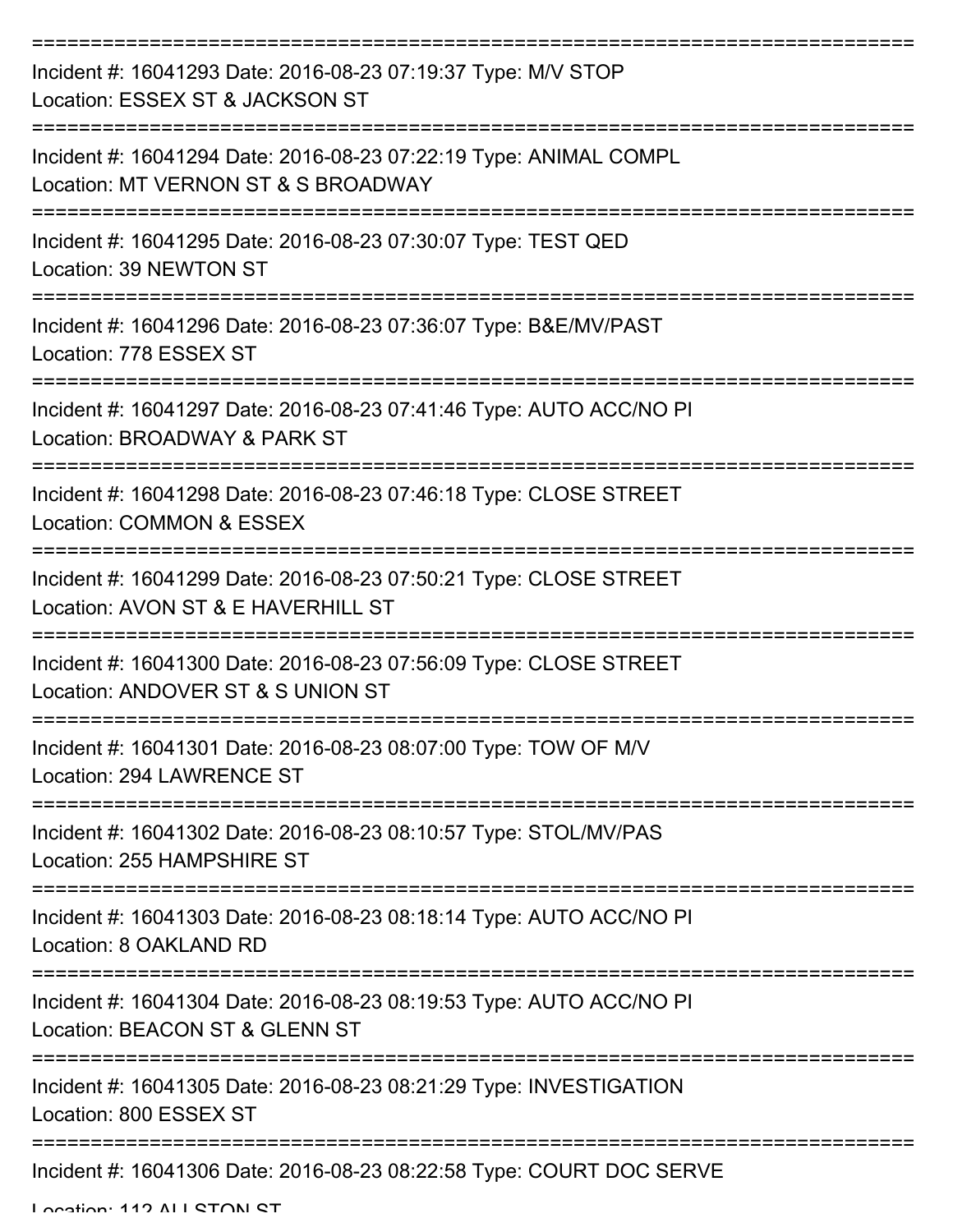| Incident #: 16041307 Date: 2016-08-23 08:23:55 Type: COURT DOC SERVE<br>Location: 112 ALLSTON ST                              |
|-------------------------------------------------------------------------------------------------------------------------------|
| Incident #: 16041308 Date: 2016-08-23 08:24:56 Type: 209A/SERVE<br>Location: 364 LAWRENCE ST                                  |
| Incident #: 16041309 Date: 2016-08-23 08:25:36 Type: 209A/SERVE<br>Location: 364 LAWRENCE ST<br>----------<br>--------------- |
| Incident #: 16041310 Date: 2016-08-23 08:26:36 Type: DOMESTIC/PROG<br>Location: AMESBURY ST & CANAL ST                        |
| Incident #: 16041311 Date: 2016-08-23 08:27:48 Type: 209A/SERVE<br>Location: 90 LOWELL ST                                     |
| -----------<br>Incident #: 16041312 Date: 2016-08-23 09:11:07 Type: 209A/SERVE<br>Location: 191 MAPLE ST                      |
| ===================<br>Incident #: 16041313 Date: 2016-08-23 09:12:24 Type: PARK & WALK<br>Location: BRADFORD ST & BROADWAY   |
| Incident #: 16041314 Date: 2016-08-23 09:38:06 Type: M/V STOP<br>Location: FRANKLIN ST & HAVERHILL ST                         |
| Incident #: 16041315 Date: 2016-08-23 09:48:03 Type: HIT & RUN M/V<br>Location: 857 ESSEX ST                                  |
| Incident #: 16041316 Date: 2016-08-23 09:51:33 Type: MAL DAMAGE<br>Location: 400 ANDOVER ST                                   |
| Incident #: 16041317 Date: 2016-08-23 09:55:40 Type: WARRANT SERVE<br>Location: 7 PROSPECT WY                                 |
| Incident #: 16041318 Date: 2016-08-23 09:58:34 Type: ALARM/BURG<br>Location: 15 FLORAL ST                                     |
| Incident #: 16041319 Date: 2016-08-23 10:01:27 Type: AUTO ACC/PI<br>Location: 15 UNION                                        |
| Incident #: 16041320 Date: 2016-08-23 10:07:18 Type: MEDIC SUPPORT<br>Location: 6 GORHAM ST                                   |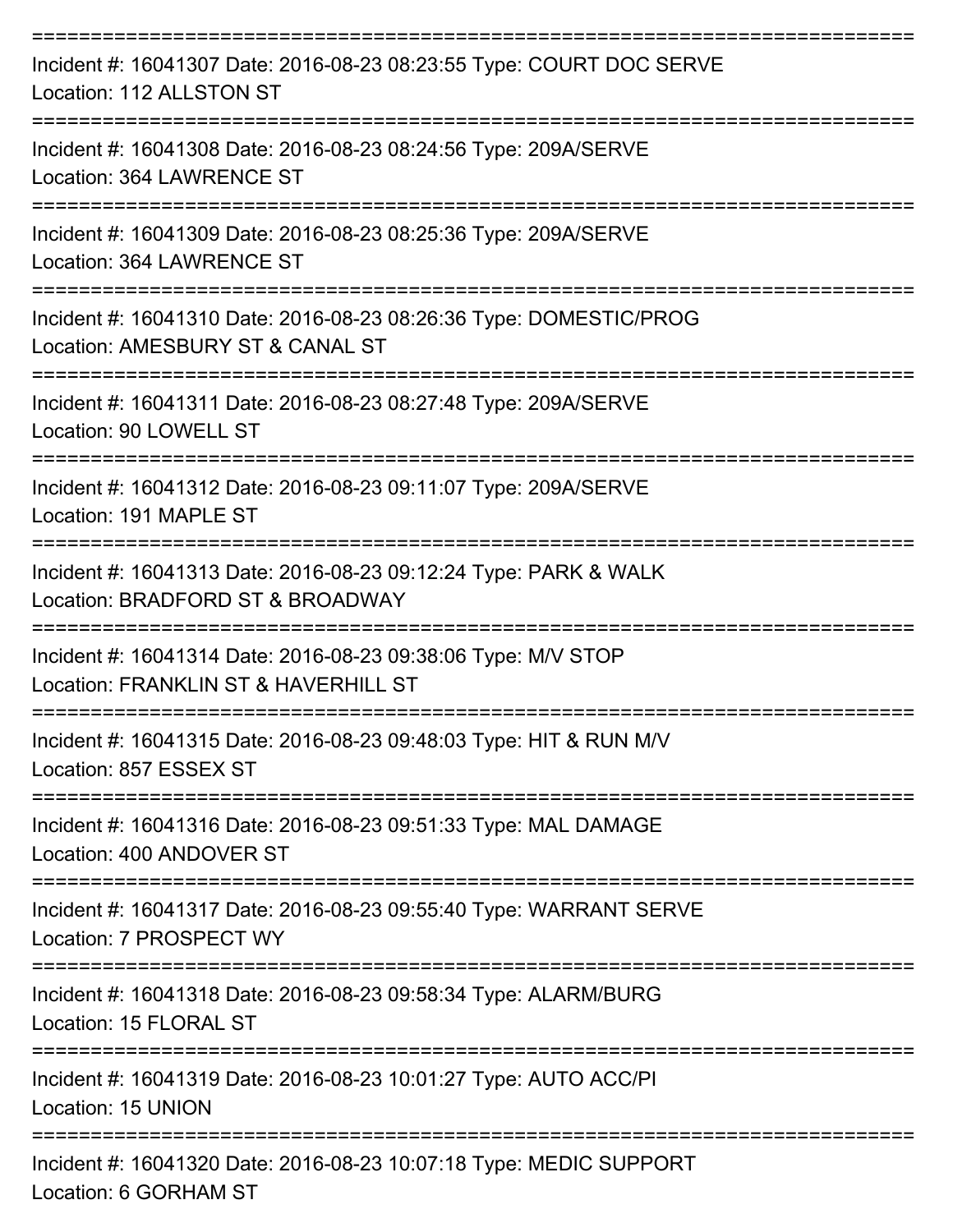| Incident #: 16041321 Date: 2016-08-23 10:12:50 Type: GENERAL SERV<br>Location: DUNKIN DONUTS / 99 WINTHROP AV                               |
|---------------------------------------------------------------------------------------------------------------------------------------------|
| :==================================<br>Incident #: 16041322 Date: 2016-08-23 10:17:22 Type: PARK & WALK<br>Location: BRADFORD ST & BROADWAY |
| Incident #: 16041323 Date: 2016-08-23 10:27:30 Type: M/V STOP<br><b>Location: PARKER ST</b>                                                 |
| Incident #: 16041324 Date: 2016-08-23 10:35:26 Type: WIRE DOWN<br>Location: FORDHAM RD & RIVERSIDE DR                                       |
| Incident #: 16041325 Date: 2016-08-23 10:39:44 Type: SUS PERS/MV<br>Location: 39 WINTER ST                                                  |
| Incident #: 16041326 Date: 2016-08-23 10:51:50 Type: INVESTIGATION<br>Location: 90 LOWELL ST                                                |
| Incident #: 16041327 Date: 2016-08-23 10:52:19 Type: MV/BLOCKING<br>Location: 6 BERKELEY ST<br>=======================                      |
| Incident #: 16041328 Date: 2016-08-23 11:02:35 Type: PARK & WALK<br>Location: BRADFORD ST & BROADWAY                                        |
| Incident #: 16041329 Date: 2016-08-23 11:17:27 Type: GENERAL SERV<br>Location: 71 N PARISH RD                                               |
| Incident #: 16041330 Date: 2016-08-23 11:21:29 Type: TOW OF M/V<br>Location: 160 COMMON ST                                                  |
| Incident #: 16041331 Date: 2016-08-23 11:21:47 Type: M/V STOP<br>Location: BROADWAY & TREMONT ST                                            |
| Incident #: 16041332 Date: 2016-08-23 11:30:17 Type: INVESTIGATION<br><b>Location: WEST ST</b>                                              |
| Incident #: 16041333 Date: 2016-08-23 11:39:00 Type: 209A/SERVE<br>Location: 92 INMAN ST                                                    |
| Incident #: 16041334 Date: 2016-08-23 11:50:51 Type: AUTO ACC/NO PI<br>Location: LAWRENCE ST & MAPLE ST                                     |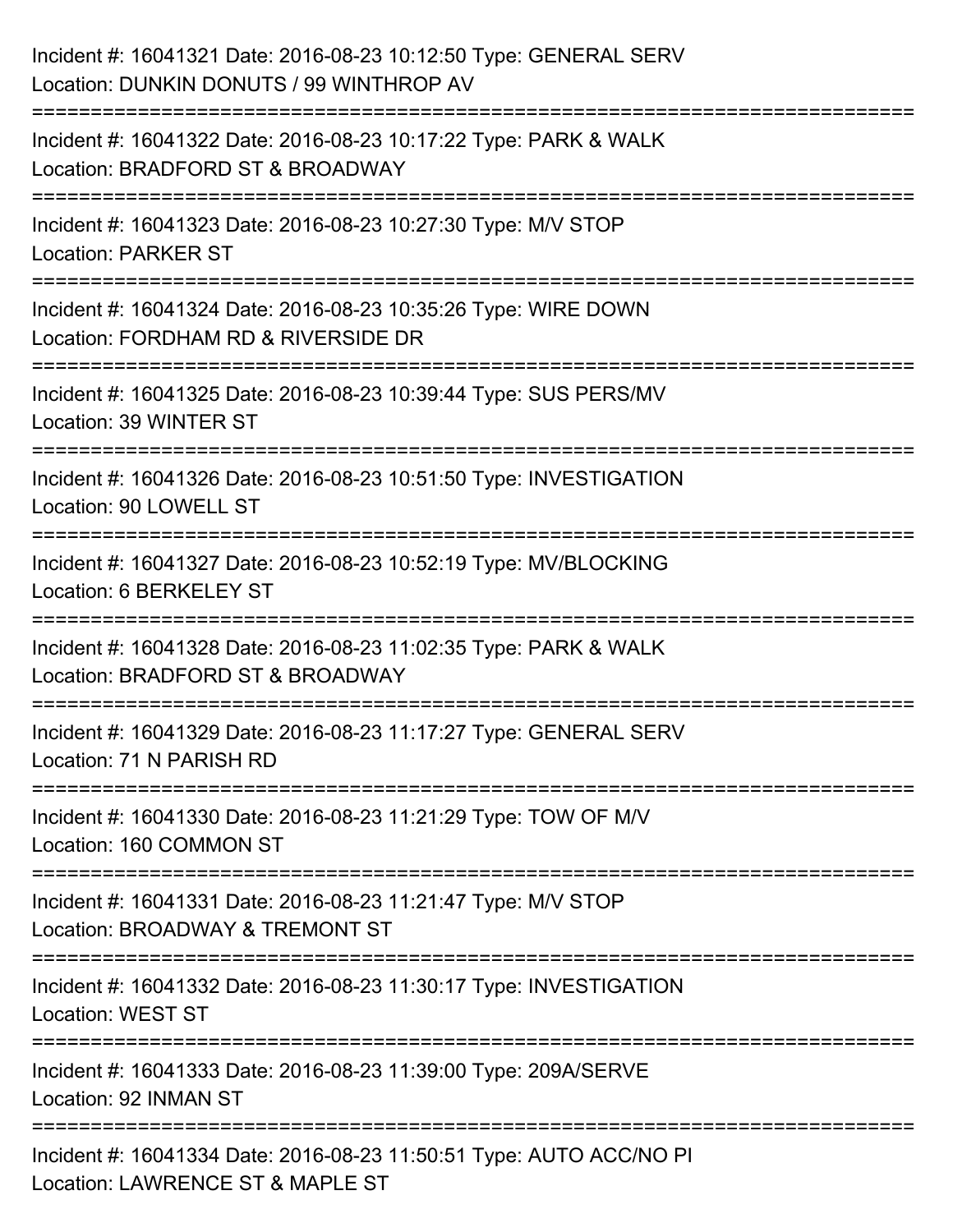| Incident #: 16041335 Date: 2016-08-23 11:57:57 Type: PARK & WALK<br>Location: BROADWAY & LOWELL ST                                                    |
|-------------------------------------------------------------------------------------------------------------------------------------------------------|
| Incident #: 16041336 Date: 2016-08-23 12:01:14 Type: HIT & RUN M/V<br><b>Location: HANCOCK ST</b>                                                     |
| Incident #: 16041338 Date: 2016-08-23 12:12:33 Type: TOW/REPOSSED<br>Location: 684 LOWELL ST                                                          |
| Incident #: 16041337 Date: 2016-08-23 12:13:05 Type: M/V STOP<br>Location: BROADWAY & LOWELL ST                                                       |
| Incident #: 16041339 Date: 2016-08-23 12:19:25 Type: E911 HANGUP<br>Location: HABIT-OPCO / 10 EMBANKMENT RD FL 2NDFL                                  |
| Incident #: 16041340 Date: 2016-08-23 12:23:55 Type: M/V STOP<br>Location: 1RE387 / BROADWAY & DAISY ST                                               |
| Incident #: 16041341 Date: 2016-08-23 12:37:52 Type: SUS PERS/MV<br>Location: BROADWAY & HAVERHILL ST                                                 |
| Incident #: 16041342 Date: 2016-08-23 12:47:46 Type: INVESTIGATION<br><b>Location: CANAL ST</b>                                                       |
| Incident #: 16041343 Date: 2016-08-23 12:59:29 Type: SUS PERS/MV<br>Location: 95 GREENFIELD ST                                                        |
| Incident #: 16041344 Date: 2016-08-23 13:22:24 Type: SUS PERS/MV<br>Location: MANCHESTER ST & WASHINGTON ST<br>====================================== |
| Incident #: 16041345 Date: 2016-08-23 13:24:32 Type: LOST PROPERTY<br>Location: 50 GREENFIELD ST                                                      |
| Incident #: 16041346 Date: 2016-08-23 13:34:31 Type: MEDIC SUPPORT<br>Location: 22 SMITH ST FL 2                                                      |
| Incident #: 16041347 Date: 2016-08-23 13:36:29 Type: MEDIC SUPPORT<br>Location: 133 WOODLAND ST FL 1                                                  |
| Incident #: 16041348 Date: 2016-08-23 13:44:58 Type: ABAND MV<br>Location: 55 BELLEVUE ST                                                             |

===========================================================================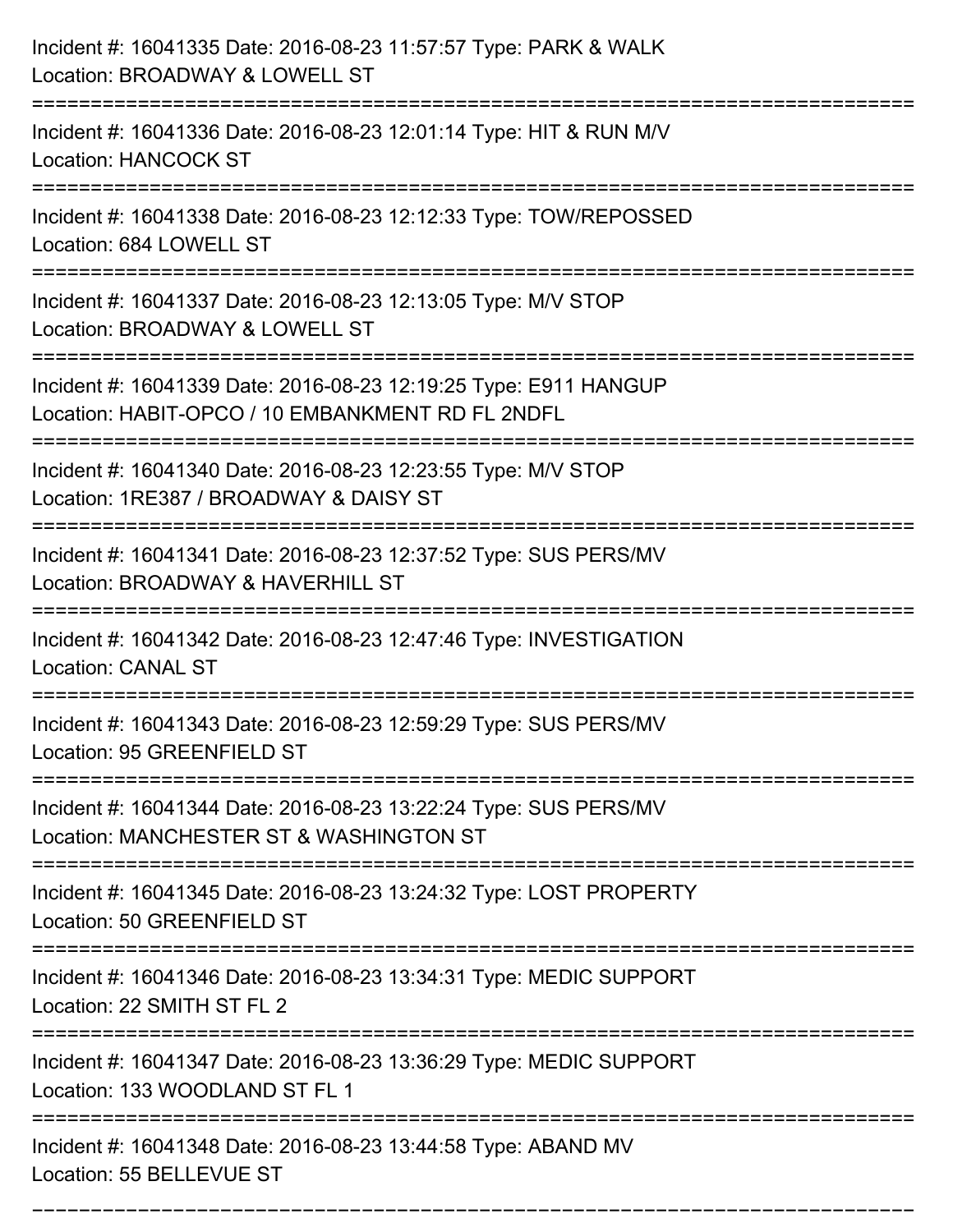| Incident #: 16041349 Date: 2016-08-23 13:47:49 Type: AUTO ACC/PI<br>Location: HAMPSHIRE ST & HAVERHILL ST<br>================================ |
|-----------------------------------------------------------------------------------------------------------------------------------------------|
| Incident #: 16041350 Date: 2016-08-23 14:20:25 Type: INVESTIGATION<br>Location: N PARISH & OSGOOD                                             |
| Incident #: 16041351 Date: 2016-08-23 14:27:54 Type: SUS PERS/MV<br>Location: 383 HAVERHILL ST<br>=================================           |
| Incident #: 16041352 Date: 2016-08-23 14:28:57 Type: GENERAL SERV<br>Location: 70 N PARISH RD                                                 |
| Incident #: 16041353 Date: 2016-08-23 14:34:36 Type: SUS PERS/MV<br>Location: BRADFORD ST & BROADWAY                                          |
| Incident #: 16041354 Date: 2016-08-23 14:41:43 Type: M/V STOP<br>Location: 345 HAVERHILL ST                                                   |
| Incident #: 16041355 Date: 2016-08-23 14:45:28 Type: SUICIDE ATTEMPT<br>Location: 14 HIGHLAWN AV FL 1                                         |
| Incident #: 16041356 Date: 2016-08-23 15:05:26 Type: LARCENY/PAST<br>Location: 159 LAWRENCE ST                                                |
| Incident #: 16041357 Date: 2016-08-23 15:11:03 Type: ALARMS<br>Location: 17 BOYD ST                                                           |
| Incident #: 16041358 Date: 2016-08-23 15:13:13 Type: AUTO ACC/NO PI<br>Location: BLANCHARD ST & SALEM ST                                      |
| Incident #: 16041359 Date: 2016-08-23 15:16:59 Type: HIT & RUN M/V<br><b>Location: LAWRENCE ST</b>                                            |
| Incident #: 16041360 Date: 2016-08-23 15:24:13 Type: AUTO ACC/PI<br>Location: 46 MELVIN ST                                                    |
| Incident #: 16041361 Date: 2016-08-23 15:38:51 Type: HIT & RUN M/V<br>Location: 329 HAVERHILL ST                                              |
| Incident #: 16041362 Date: 2016-08-23 15:52:52 Type: AUTO ACC/NO PI<br>Location: CANAL ST & MILL ST                                           |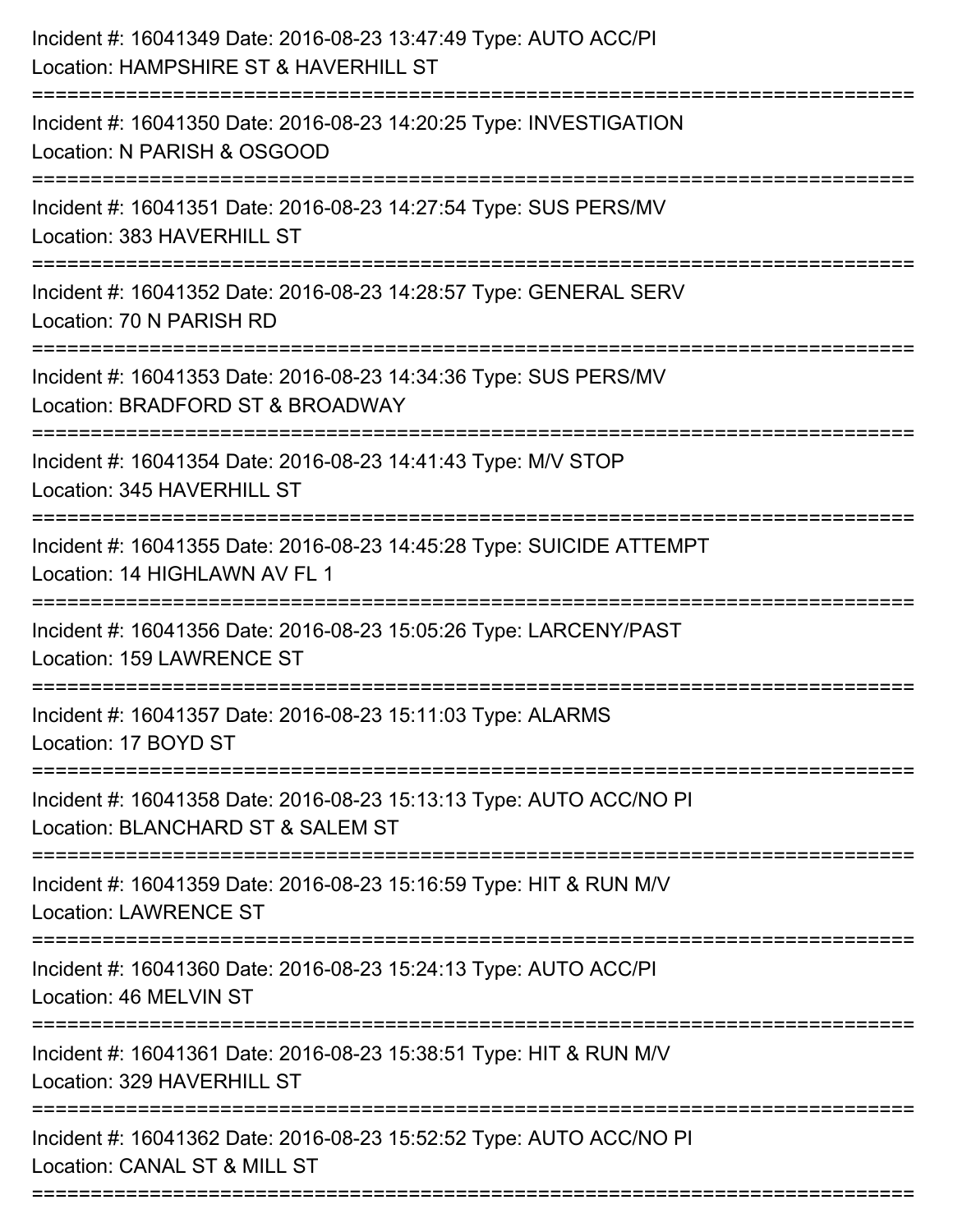Location: 8 MARK LN

| Incident #: 16041364 Date: 2016-08-23 16:40:09 Type: MAL DAMAGE<br>Location: ARCHER AUTO CO / null                                       |
|------------------------------------------------------------------------------------------------------------------------------------------|
| Incident #: 16041365 Date: 2016-08-23 16:43:48 Type: TRESPASSING<br>Location: 243 FERRY ST                                               |
| Incident #: 16041366 Date: 2016-08-23 16:46:00 Type: LARCENY/PROG<br>Location: 336 BROADWAY                                              |
| Incident #: 16041367 Date: 2016-08-23 16:49:09 Type: LOST PROPERTY<br>Location: 32 LAWRENCE ST                                           |
| Incident #: 16041368 Date: 2016-08-23 16:56:27 Type: LARCENY/PAST<br>Location: 88 BEACON ST                                              |
| Incident #: 16041370 Date: 2016-08-23 17:06:58 Type: MV/BLOCKING<br>Location: 274 PROSPECT ST                                            |
| Incident #: 16041369 Date: 2016-08-23 17:06:59 Type: DRUG VIO<br>Location: 279 PROSPECT ST<br>==========                                 |
| Incident #: 16041371 Date: 2016-08-23 17:09:48 Type: DISTURBANCE<br>Location: 9 SUMMER ST                                                |
| Incident #: 16041372 Date: 2016-08-23 17:12:00 Type: RECOV/STOL/MV<br>Location: 27 AMES ST                                               |
| ===================<br>--------------------<br>Incident #: 16041373 Date: 2016-08-23 17:14:31 Type: MAN DOWN<br>Location: 73 WINTHROP AV |
| Incident #: 16041374 Date: 2016-08-23 17:18:05 Type: SUS PERS/MV<br>Location: 39 MONTGOMERY ST                                           |
| Incident #: 16041376 Date: 2016-08-23 17:20:06 Type: DOMESTIC/PROG<br>Location: 146 HIGH ST                                              |
| Incident #: 16041375 Date: 2016-08-23 17:20:58 Type: M/V STOP<br>Location: BRADFORD ST & BROADWAY                                        |
|                                                                                                                                          |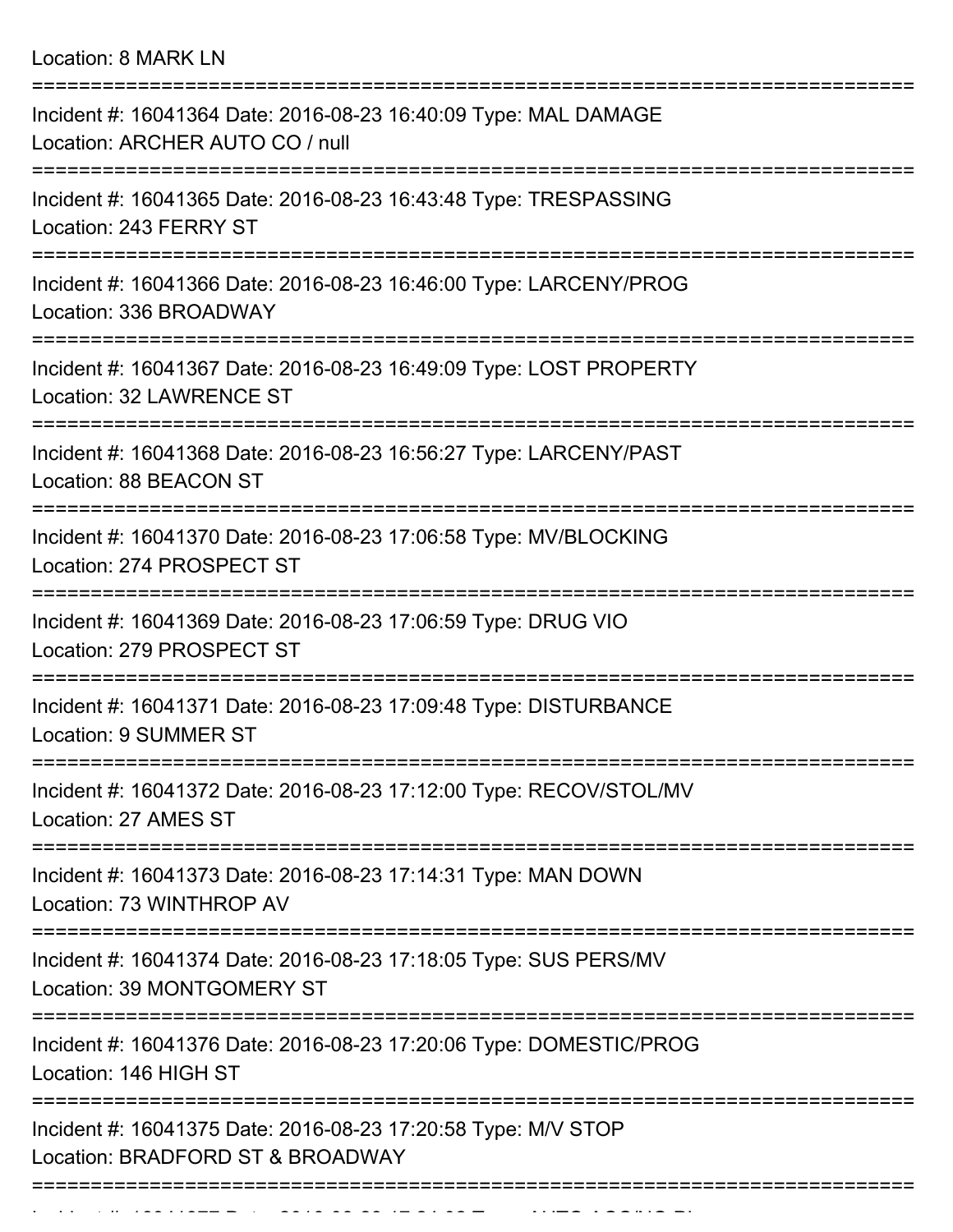Location: 39 MANCHESTER ST

| Incident #: 16041379 Date: 2016-08-23 17:30:00 Type: LARCENY/PAST<br>Location: 180 COMMON ST        |
|-----------------------------------------------------------------------------------------------------|
| Incident #: 16041378 Date: 2016-08-23 17:34:41 Type: M/V STOP<br>Location: BOAT RAMP                |
| Incident #: 16041380 Date: 2016-08-23 17:34:55 Type: MV/BLOCKING<br>Location: 6 E HAVERHILL ST      |
| Incident #: 16041381 Date: 2016-08-23 17:36:10 Type: M/V STOP<br>Location: ANDOVER ST & BEACON ST   |
| Incident #: 16041383 Date: 2016-08-23 17:46:57 Type: SUS PERS/MV<br>Location: BROADWAY AV & WEST ST |
| Incident #: 16041382 Date: 2016-08-23 17:48:34 Type: M/V STOP<br>Location: MARKET ST & PARKER ST    |
| Incident #: 16041384 Date: 2016-08-23 17:51:11 Type: SUS PERS/MV<br>Location: 50 MARSTON ST         |
| Incident #: 16041385 Date: 2016-08-23 17:55:27 Type: M/V STOP<br>Location: ESSEX ST & LAWRENCE ST   |
| Incident #: 16041386 Date: 2016-08-23 17:56:19 Type: M/V STOP<br>Location: ESSEX ST & HAMPSHIRE ST  |
| Incident #: 16041387 Date: 2016-08-23 18:00:56 Type: M/V STOP<br>Location: HAMPSHIRE ST & LOWELL ST |
| Incident #: 16041388 Date: 2016-08-23 18:02:58 Type: M/V STOP<br><b>Location: CHICKERING RD</b>     |
| Incident #: 16041389 Date: 2016-08-23 18:12:40 Type: AUTO ACC/NO PI<br>Location: 159 PARK ST        |
| Incident #: 16041390 Date: 2016-08-23 18:39:51 Type: NOTIFICATION<br>Location: 34 CAMELLA TEOLI WY  |
|                                                                                                     |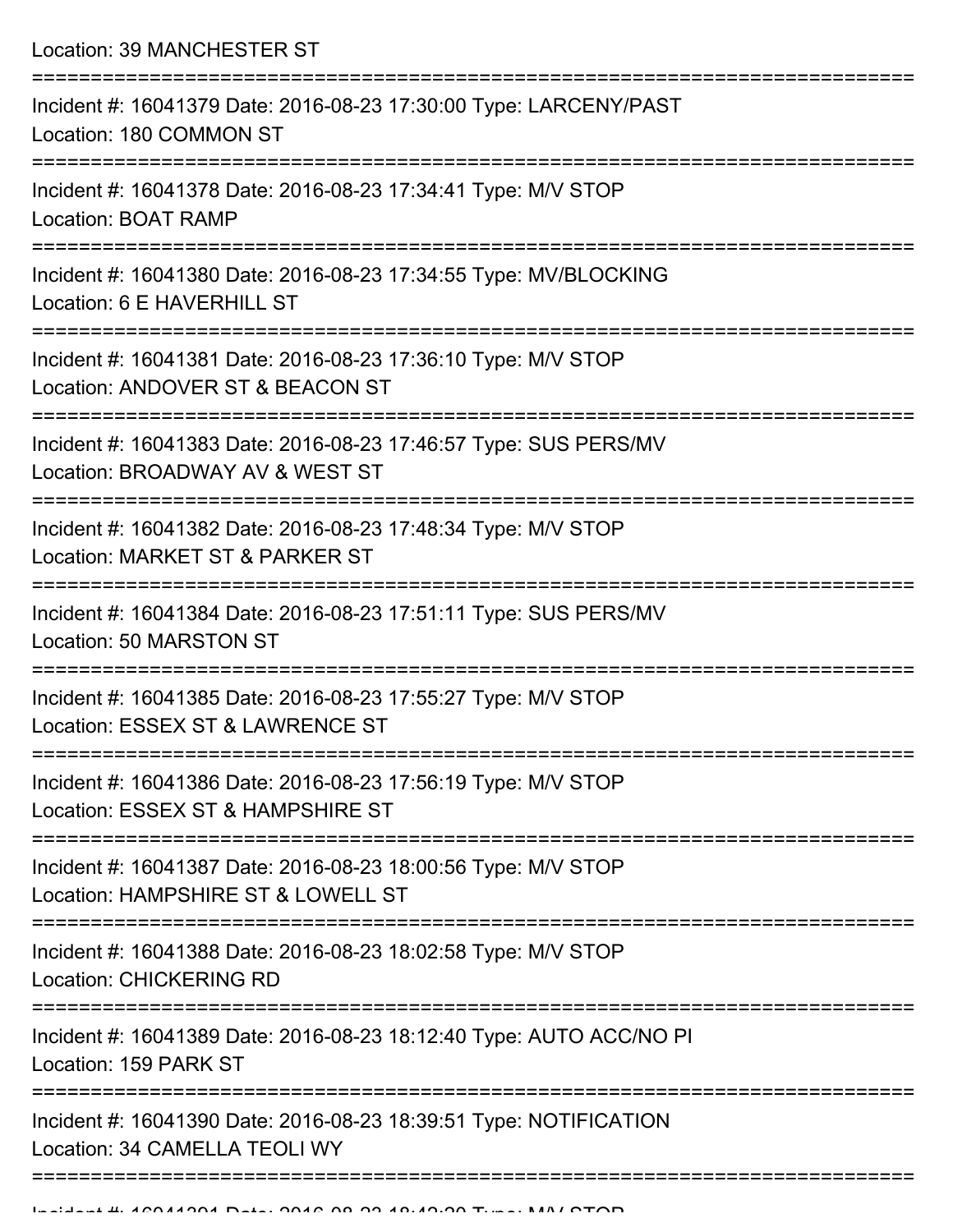| Location: JAMAICA ST & S UNION ST                                                                                      |
|------------------------------------------------------------------------------------------------------------------------|
| Incident #: 16041392 Date: 2016-08-23 18:46:34 Type: M/V STOP<br><b>Location: BERNARD AV</b>                           |
| Incident #: 16041393 Date: 2016-08-23 19:06:26 Type: NOTIFICATION<br>Location: 344 HAVERHILL ST #3                     |
| Incident #: 16041394 Date: 2016-08-23 19:06:55 Type: NOISE ORD<br>Location: 171 WEST ST                                |
| Incident #: 16041396 Date: 2016-08-23 19:07:03 Type: DISORDERLY<br><b>Location: RESERVOIR</b>                          |
| Incident #: 16041395 Date: 2016-08-23 19:09:33 Type: DRUG VIO<br>Location: 19 CEDAR ST<br>=======================      |
| Incident #: 16041397 Date: 2016-08-23 19:12:06 Type: NOISE ORD<br><b>Location: TREMONT ST</b>                          |
| Incident #: 16041398 Date: 2016-08-23 19:14:57 Type: SUS PERS/MV<br>Location: 6 E HAVERHILL ST                         |
| Incident #: 16041400 Date: 2016-08-23 19:30:34 Type: NOISE ORD<br>Location: 208 BAILEY ST                              |
| Incident #: 16041399 Date: 2016-08-23 19:31:02 Type: COURT DOC SERVE<br>Location: BRADFORD ST & HAMPSHIRE ST           |
| Incident #: 16041401 Date: 2016-08-23 19:33:10 Type: M/V STOP<br><b>Location: 2 ARCHER ST</b>                          |
| ----------------------<br>Incident #: 16041402 Date: 2016-08-23 19:36:58 Type: RECOV/STOL/MV<br>Location: 530 BROADWAY |
| Incident #: 16041403 Date: 2016-08-23 19:39:55 Type: INVEST CONT<br>Location: 65 UNION ST #212                         |
| Incident #: 16041404 Date: 2016-08-23 19:48:37 Type: M/V STOP<br>Location: 115 UNION ST                                |
| $1105$ Detai 0010.00.00.10:10:00 Times, $M11$ OTOD                                                                     |

Incident #: 16041405 Date: 2016-08-23 19:49:00 Type: M/V STOP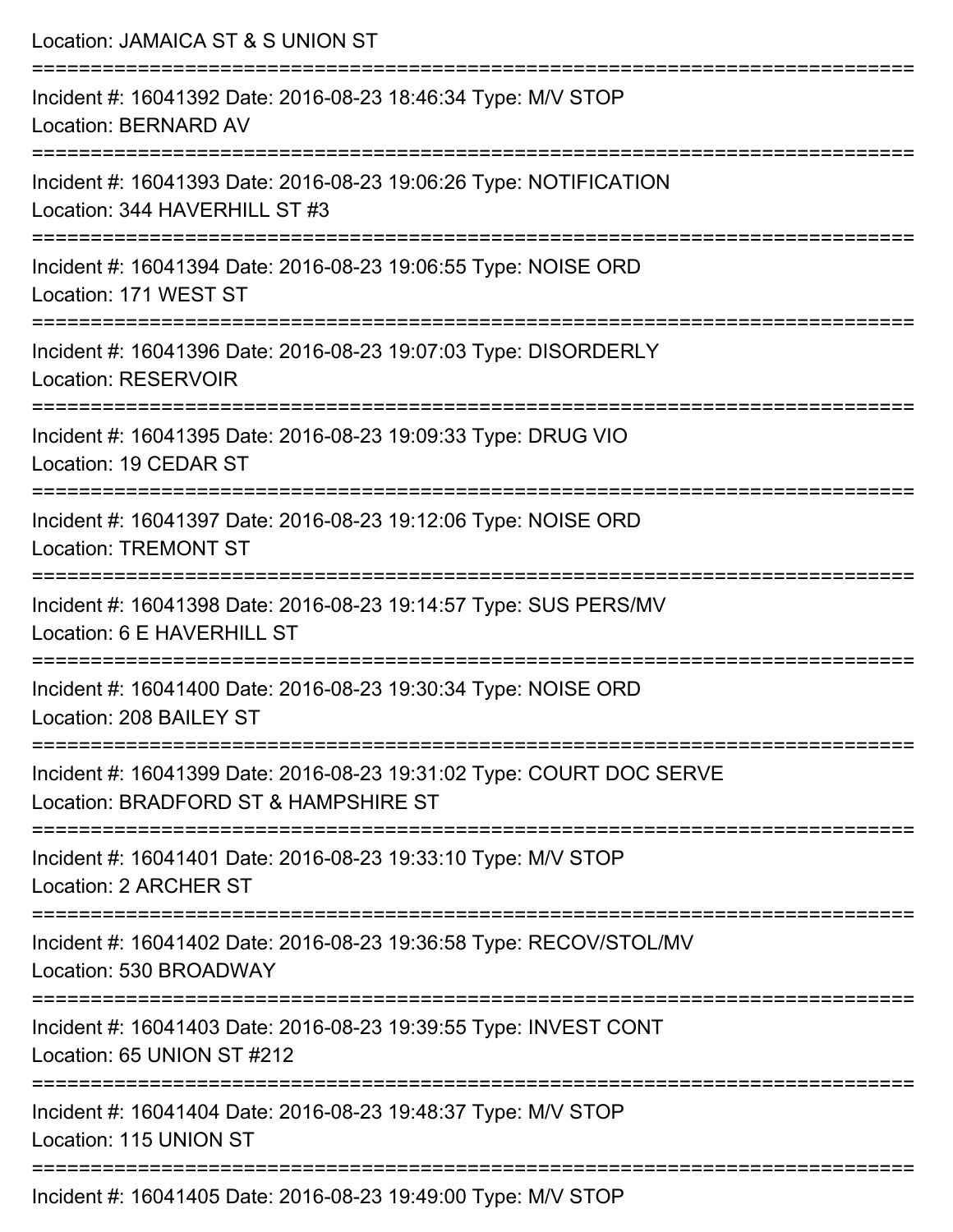| Incident #: 16041406 Date: 2016-08-23 20:06:43 Type: ALARM/BURG<br>Location: CHILD CARE CENTER / 581 ANDOVER ST<br>===================== |
|------------------------------------------------------------------------------------------------------------------------------------------|
| Incident #: 16041407 Date: 2016-08-23 20:10:12 Type: ANIMAL COMPL<br><b>Location: 12 PLEASANT ST</b>                                     |
| Incident #: 16041408 Date: 2016-08-23 20:13:52 Type: NOISE ORD<br>Location: ALLEN ST & SUMMER ST                                         |
| Incident #: 16041409 Date: 2016-08-23 20:30:30 Type: SHOTS FIRED<br>Location: MARKET ST & S UNION ST                                     |
| Incident #: 16041410 Date: 2016-08-23 20:34:53 Type: AUTO ACC/UNK PI<br>Location: EVERETT ST & SANBORN ST                                |
| Incident #: 16041411 Date: 2016-08-23 20:35:58 Type: DISTURBANCE<br>Location: CAMELLA TEOLI WY & JACKSON ST                              |
| Incident #: 16041412 Date: 2016-08-23 20:48:54 Type: GUN CALL<br>Location: 105 JACKSON ST                                                |
| Incident #: 16041413 Date: 2016-08-23 20:49:19 Type: SUS PERS/MV<br>Location: MAGNOLIA ST & MIDDLEBURY ST                                |
| Incident #: 16041414 Date: 2016-08-23 20:52:17 Type: SUS PERS/MV<br>Location: BODWELL ST & GREENWOOD ST                                  |
| Incident #: 16041415 Date: 2016-08-23 20:55:25 Type: SUS PERS/MV<br>Location: 220 CRAWFORD ST                                            |
| Incident #: 16041416 Date: 2016-08-23 21:06:49 Type: DISTURBANCE<br>Location: 52 ABBOTT ST                                               |
| Incident #: 16041417 Date: 2016-08-23 21:18:48 Type: SUS PERS/MV<br>Location: 191 BOXFORD ST                                             |
| Incident #: 16041418 Date: 2016-08-23 21:43:25 Type: HIT & RUN M/V<br>Location: 139 BERKELEY ST                                          |
| Incident #: 16041419 Date: 2016-08-23 21:52:00 Type: NOISE ORD                                                                           |